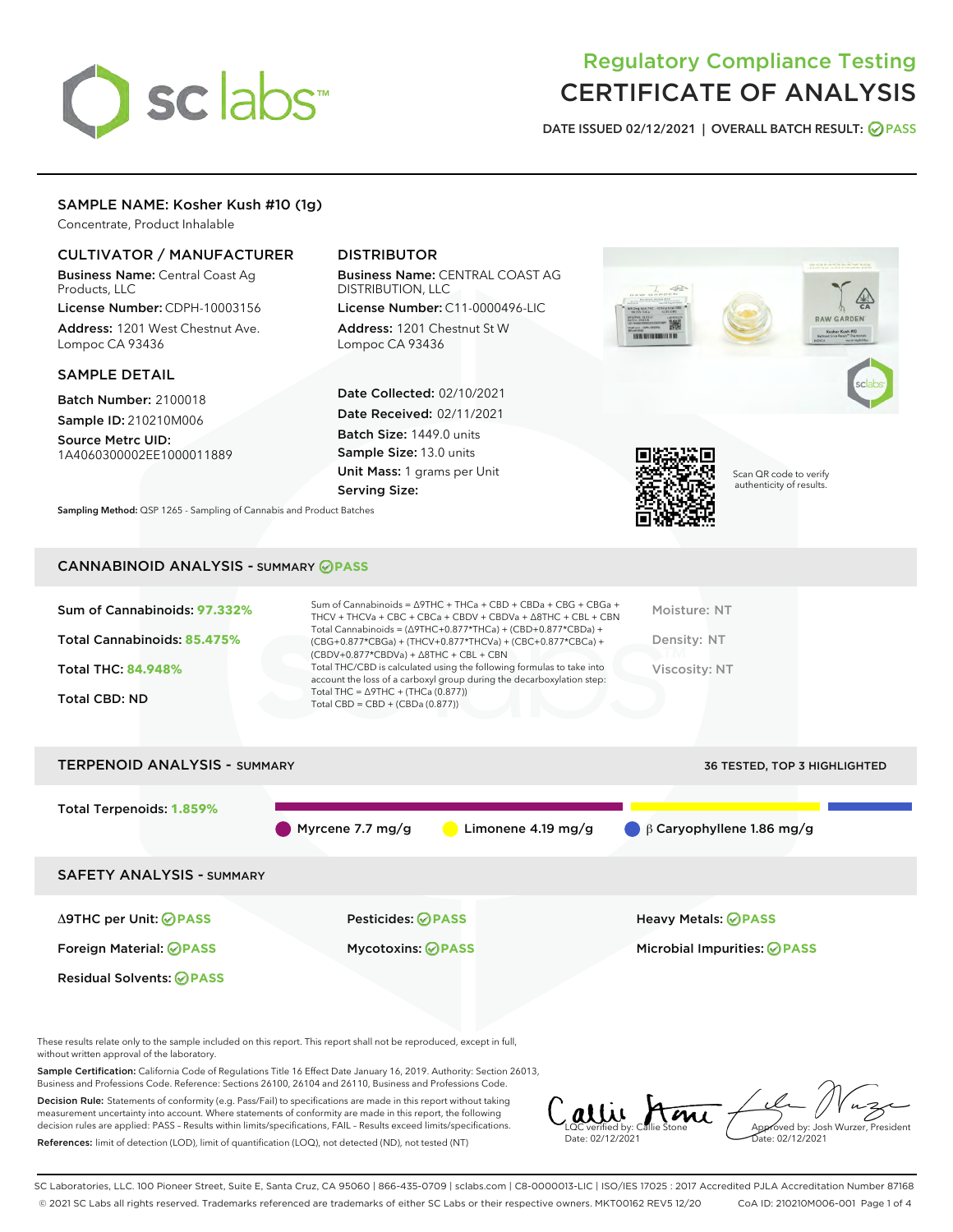



KOSHER KUSH #10 (1G) | DATE ISSUED 02/12/2021 | OVERALL BATCH RESULT: @ PASS

#### CANNABINOID TEST RESULTS - 02/12/2021 2 PASS

Tested by high-performance liquid chromatography with diode-array detection (HPLC-DAD). **Method:** QSP 1157 - Analysis of Cannabinoids by HPLC-DAD

#### TOTAL CANNABINOIDS: **85.475%**

Total Cannabinoids (Total THC) + (Total CBD) + (Total CBG) + (Total THCV) + (Total CBC) + (Total CBDV) + ∆8THC + CBL + CBN

TOTAL THC: **84.948%** Total THC (∆9THC+0.877\*THCa)

TOTAL CBD: ND

Total CBD (CBD+0.877\*CBDa)

TOTAL CBG: 0.1% Total CBG (CBG+0.877\*CBGa)

TOTAL THCV: 0.339% Total THCV (THCV+0.877\*THCVa)

TOTAL CBC: 0.088% Total CBC (CBC+0.877\*CBCa)

TOTAL CBDV: ND Total CBDV (CBDV+0.877\*CBDVa)

| <b>COMPOUND</b>  | LOD/LOQ<br>(mg/g)          | <b>MEASUREMENT</b><br><b>UNCERTAINTY</b><br>(mg/g) | <b>RESULT</b><br>(mg/g) | <b>RESULT</b><br>(%) |
|------------------|----------------------------|----------------------------------------------------|-------------------------|----------------------|
| <b>THCa</b>      | 0.05/0.14                  | ±24.628                                            | 958.28                  | 95.828               |
| <b>A9THC</b>     | 0.06 / 0.26                | ±0.312                                             | 9.07                    | 0.907                |
| <b>THCVa</b>     | 0.07/0.20                  | ±0.185                                             | 3.87                    | 0.387                |
| <b>CBGa</b>      | 0.1/0.2                    | ±0.06                                              | 1.1                     | 0.11                 |
| <b>CBCa</b>      | 0.07 / 0.28                | ±0.049                                             | 1.00                    | 0.100                |
| $\triangle$ 8THC | 0.1/0.4                    | N/A                                                | <b>ND</b>               | <b>ND</b>            |
| <b>THCV</b>      | 0.1/0.2                    | N/A                                                | <b>ND</b>               | <b>ND</b>            |
| <b>CBD</b>       | 0.07/0.29                  | N/A                                                | <b>ND</b>               | <b>ND</b>            |
| <b>CBDa</b>      | 0.02/0.19                  | N/A                                                | <b>ND</b>               | <b>ND</b>            |
| <b>CBDV</b>      | 0.04 / 0.15                | N/A                                                | <b>ND</b>               | <b>ND</b>            |
| <b>CBDVa</b>     | 0.03/0.53                  | N/A                                                | <b>ND</b>               | <b>ND</b>            |
| <b>CBG</b>       | 0.06/0.19                  | N/A                                                | <b>ND</b>               | <b>ND</b>            |
| <b>CBL</b>       | 0.06/0.24                  | N/A                                                | <b>ND</b>               | <b>ND</b>            |
| <b>CBN</b>       | 0.1/0.3                    | N/A                                                | <b>ND</b>               | <b>ND</b>            |
| <b>CBC</b>       | 0.2 / 0.5                  | N/A                                                | <b>ND</b>               | <b>ND</b>            |
|                  | <b>SUM OF CANNABINOIDS</b> |                                                    | 973.32 mg/g             | 97.332%              |

#### **UNIT MASS: 1 grams per Unit**

| ∆9THC per Unit                                                                            | 1120 per-package limit | 9.07 mg/unit<br><b>PASS</b> |  |  |  |
|-------------------------------------------------------------------------------------------|------------------------|-----------------------------|--|--|--|
| <b>Total THC per Unit</b>                                                                 |                        | 849.48 mg/unit              |  |  |  |
| <b>CBD per Unit</b>                                                                       |                        | <b>ND</b>                   |  |  |  |
| <b>Total CBD per Unit</b>                                                                 |                        | <b>ND</b>                   |  |  |  |
| Sum of Cannabinoids<br>per Unit                                                           |                        | 973.32 mg/unit              |  |  |  |
| <b>Total Cannabinoids</b><br>per Unit                                                     |                        | 854.75 mg/unit              |  |  |  |
| <b>MOISTURE TEST RESULT</b><br><b>VISCOSITY TEST RESULT</b><br><b>DENSITY TEST RESULT</b> |                        |                             |  |  |  |

Not Tested

Not Tested

Not Tested

#### TERPENOID TEST RESULTS - 02/12/2021

Terpene analysis utilizing gas chromatography-flame ionization detection (GC-FID). Terpenes are the aromatic compounds that endow cannabis with their unique scent and effect. Following are the primary terpenes detected. **Method:** QSP 1192 - Analysis of Terpenoids by GC-FID

| <b>COMPOUND</b>         | LOD/LOQ<br>(mg/g) | <b>MEASUREMENT</b><br><b>UNCERTAINTY</b><br>(mg/g) | <b>RESULT</b><br>(mg/g)                         | <b>RESULT</b><br>$(\%)$ |
|-------------------------|-------------------|----------------------------------------------------|-------------------------------------------------|-------------------------|
| <b>Myrcene</b>          | 0.1 / 0.2         | ±0.62                                              | 7.7                                             | 0.77                    |
| Limonene                | 0.04 / 0.12       | ±0.154                                             | 4.19                                            | 0.419                   |
| $\beta$ Caryophyllene   | 0.04 / 0.11       | ±0.088                                             | 1.86                                            | 0.186                   |
| Linalool                | 0.04 / 0.1        | ±0.05                                              | 0.9                                             | 0.09                    |
| $\beta$ Pinene          | 0.1 / 0.2         | ±0.06                                              | 0.8                                             | 0.08                    |
| Ocimene                 | 0.05 / 0.1        | ±0.09                                              | 0.8                                             | 0.08                    |
| $\alpha$ Pinene         | 0.04 / 0.13       | ±0.051                                             | 0.78                                            | 0.078                   |
| $\alpha$ Humulene       | 0.03 / 0.08       | ±0.016                                             | 0.50                                            | 0.050                   |
| Terpineol               | 0.03 / 0.1        | ±0.04                                              | 0.4                                             | 0.04                    |
| Fenchol                 | 0.1 / 0.2         | ±0.02                                              | 0.3                                             | 0.03                    |
| Terpinolene             | 0.04 / 0.1        | ±0.01                                              | 0.2                                             | 0.02                    |
| Guaiol                  | 0.04 / 0.13       | ±0.009                                             | 0.16                                            | 0.016                   |
| $\alpha$ Cedrene        | 0.03 / 0.10       | N/A                                                | $<$ LOQ                                         | $<$ LOQ                 |
| Valencene               | 0.02 / 0.06       | N/A                                                | <loq< td=""><td><loq< td=""></loq<></td></loq<> | <loq< td=""></loq<>     |
| Camphene                | 0.1 / 0.2         | N/A                                                | ND                                              | <b>ND</b>               |
| Sabinene                | 0.1 / 0.2         | N/A                                                | <b>ND</b>                                       | <b>ND</b>               |
| $\alpha$ Phellandrene   | 0.1 / 0.2         | N/A                                                | <b>ND</b>                                       | <b>ND</b>               |
| 3 Carene                | 0.1 / 0.2         | N/A                                                | <b>ND</b>                                       | <b>ND</b>               |
| $\alpha$ Terpinene      | 0.1 / 0.2         | N/A                                                | <b>ND</b>                                       | <b>ND</b>               |
| Eucalyptol              | 0.1 / 0.2         | N/A                                                | <b>ND</b>                                       | <b>ND</b>               |
| $\gamma$ Terpinene      | 0.1 / 0.2         | N/A                                                | ND                                              | <b>ND</b>               |
| Sabinene Hydrate        | 0.1 / 0.2         | N/A                                                | <b>ND</b>                                       | <b>ND</b>               |
| Fenchone                | 0.1 / 0.2         | N/A                                                | <b>ND</b>                                       | <b>ND</b>               |
| (-)-Isopulegol          | 0.03 / 0.08       | N/A                                                | <b>ND</b>                                       | <b>ND</b>               |
| Camphor                 | 0.1 / 0.3         | N/A                                                | <b>ND</b>                                       | <b>ND</b>               |
| Isoborneol              | 0.1 / 0.2         | N/A                                                | <b>ND</b>                                       | <b>ND</b>               |
| <b>Borneol</b>          | 0.1 / 0.3         | N/A                                                | ND                                              | <b>ND</b>               |
| Menthol                 | 0.04 / 0.1        | N/A                                                | <b>ND</b>                                       | <b>ND</b>               |
| Nerol                   | 0.05 / 0.1        | N/A                                                | <b>ND</b>                                       | <b>ND</b>               |
| R-(+)-Pulegone          | 0.04 / 0.1        | N/A                                                | ND                                              | <b>ND</b>               |
| Geraniol                | 0.04 / 0.11       | N/A                                                | ND                                              | ND                      |
| <b>Geranyl Acetate</b>  | 0.03 / 0.10       | N/A                                                | ND                                              | ND                      |
| Nerolidol               | 0.03 / 0.09       | N/A                                                | ND                                              | ND                      |
| Caryophyllene<br>Oxide  | 0.1 / 0.2         | N/A                                                | ND                                              | <b>ND</b>               |
| Cedrol                  | 0.1/0.2           | N/A                                                | ND                                              | <b>ND</b>               |
| $\alpha$ Bisabolol      | 0.1 / 0.2         | N/A                                                | ND                                              | ND                      |
| <b>TOTAL TERPENOIDS</b> |                   |                                                    | 18.59 mg/g                                      | 1.859%                  |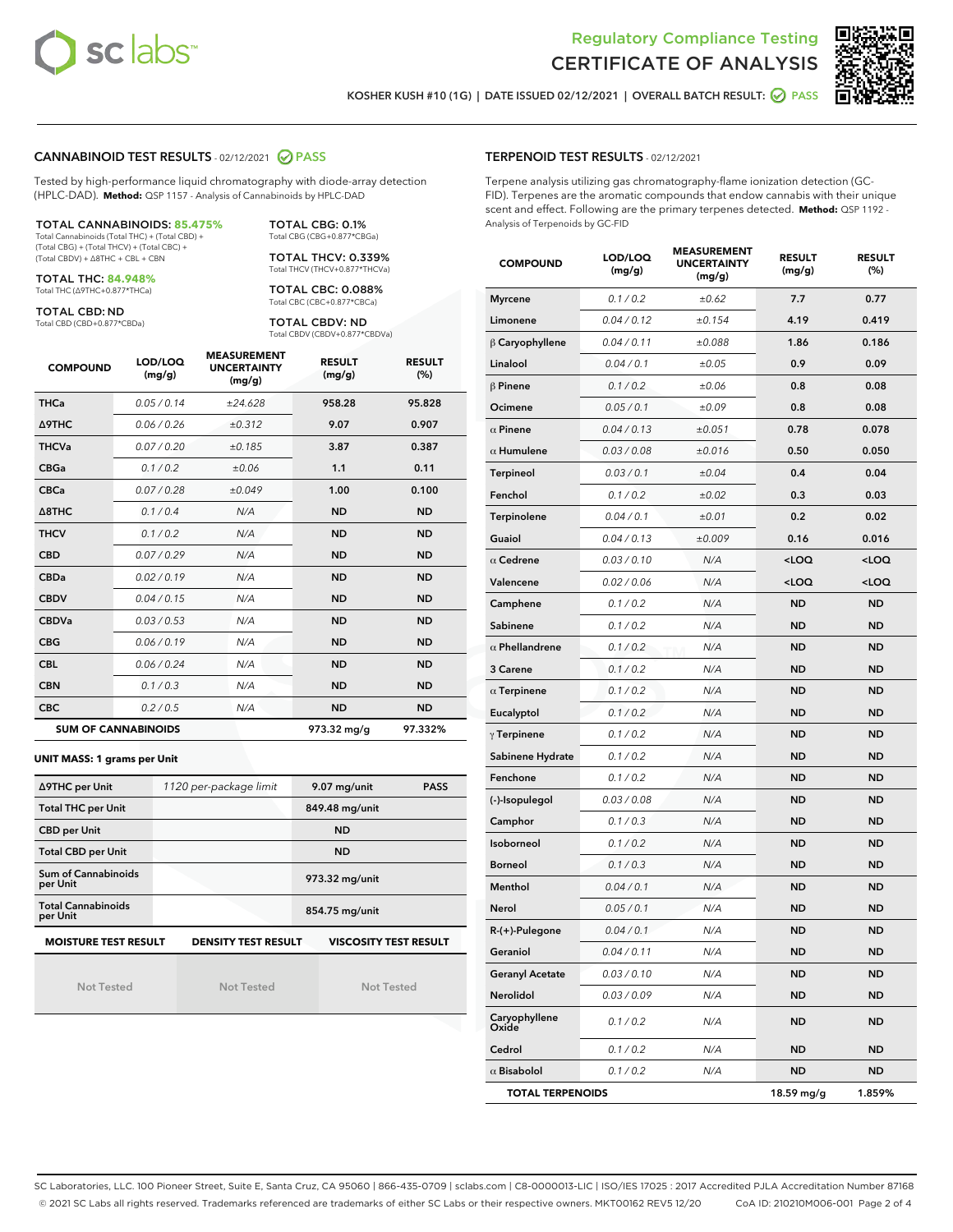



KOSHER KUSH #10 (1G) | DATE ISSUED 02/12/2021 | OVERALL BATCH RESULT: @ PASS

# CATEGORY 1 PESTICIDE TEST RESULTS - 02/12/2021 2 PASS

Pesticide and plant growth regulator analysis utilizing high-performance liquid chromatography-mass spectrometry (HPLC-MS) or gas chromatography-mass spectrometry (GC-MS). \*GC-MS utilized where indicated. **Method:** QSP 1212 - Analysis of Pesticides and Mycotoxins by LC-MS or QSP 1213 - Analysis of Pesticides by GC-MS

| <b>COMPOUND</b>             | LOD/LOQ<br>$(\mu g/g)$ | <b>ACTION</b><br>LIMIT<br>$(\mu g/g)$ | <b>MEASUREMENT</b><br><b>UNCERTAINTY</b><br>$(\mu g/g)$ | <b>RESULT</b><br>$(\mu g/g)$ | <b>RESULT</b> |
|-----------------------------|------------------------|---------------------------------------|---------------------------------------------------------|------------------------------|---------------|
| Aldicarb                    | 0.03/0.08              | $>$ LOD                               | N/A                                                     | <b>ND</b>                    | <b>PASS</b>   |
| Carbofuran                  | 0.02 / 0.05            | $\ge$ LOD                             | N/A                                                     | <b>ND</b>                    | <b>PASS</b>   |
| Chlordane*                  | 0.03 / 0.08            | $\ge$ LOD                             | N/A                                                     | <b>ND</b>                    | <b>PASS</b>   |
| Chlorfenapyr*               | 0.03/0.10              | $\ge$ LOD                             | N/A                                                     | <b>ND</b>                    | <b>PASS</b>   |
| Chlorpyrifos                | 0.02 / 0.06            | $\ge$ LOD                             | N/A                                                     | <b>ND</b>                    | <b>PASS</b>   |
| Coumaphos                   | 0.02 / 0.07            | $\ge$ LOD                             | N/A                                                     | <b>ND</b>                    | <b>PASS</b>   |
| Daminozide                  | 0.02/0.07              | $>$ LOD                               | N/A                                                     | <b>ND</b>                    | <b>PASS</b>   |
| <b>DDVP</b><br>(Dichlorvos) | 0.03/0.09              | $\ge$ LOD                             | N/A                                                     | <b>ND</b>                    | <b>PASS</b>   |
| <b>Dimethoate</b>           | 0.03 / 0.08            | $\ge$ LOD                             | N/A                                                     | <b>ND</b>                    | <b>PASS</b>   |
| Ethoprop(hos)               | 0.03/0.10              | $\ge$ LOD                             | N/A                                                     | <b>ND</b>                    | <b>PASS</b>   |
| Etofenprox                  | 0.02 / 0.06            | $\ge$ LOD                             | N/A                                                     | <b>ND</b>                    | <b>PASS</b>   |
| Fenoxycarb                  | 0.03 / 0.08            | $\ge$ LOD                             | N/A                                                     | <b>ND</b>                    | <b>PASS</b>   |
| Fipronil                    | 0.03 / 0.08            | $\ge$ LOD                             | N/A                                                     | <b>ND</b>                    | <b>PASS</b>   |
| Imazalil                    | 0.02 / 0.06            | $>$ LOD                               | N/A                                                     | <b>ND</b>                    | <b>PASS</b>   |
| Methiocarb                  | 0.02 / 0.07            | $>$ LOD                               | N/A                                                     | <b>ND</b>                    | <b>PASS</b>   |
| Methyl<br>parathion         | 0.03/0.10              | $>$ LOD                               | N/A                                                     | <b>ND</b>                    | <b>PASS</b>   |
| <b>Mevinphos</b>            | 0.03/0.09              | $>$ LOD                               | N/A                                                     | <b>ND</b>                    | <b>PASS</b>   |
| Paclobutrazol               | 0.02 / 0.05            | $>$ LOD                               | N/A                                                     | <b>ND</b>                    | <b>PASS</b>   |
| Propoxur                    | 0.03/0.09              | $\ge$ LOD                             | N/A                                                     | <b>ND</b>                    | <b>PASS</b>   |
| Spiroxamine                 | 0.03 / 0.08            | $\ge$ LOD                             | N/A                                                     | <b>ND</b>                    | <b>PASS</b>   |
| Thiacloprid                 | 0.03/0.10              | $\ge$ LOD                             | N/A                                                     | <b>ND</b>                    | <b>PASS</b>   |

#### CATEGORY 2 PESTICIDE TEST RESULTS - 02/12/2021 @ PASS

| <b>COMPOUND</b>   | LOD/LOQ<br>$(\mu g/g)$ | <b>ACTION</b><br><b>LIMIT</b><br>$(\mu g/g)$ | <b>MEASUREMENT</b><br><b>UNCERTAINTY</b><br>$(\mu g/g)$ | <b>RESULT</b><br>$(\mu g/g)$ | <b>RESULT</b> |
|-------------------|------------------------|----------------------------------------------|---------------------------------------------------------|------------------------------|---------------|
| Abamectin         | 0.03/0.10              | 0.1                                          | N/A                                                     | <b>ND</b>                    | <b>PASS</b>   |
| Acephate          | 0.02/0.07              | 0.1                                          | N/A                                                     | <b>ND</b>                    | <b>PASS</b>   |
| Acequinocyl       | 0.02/0.07              | 0.1                                          | N/A                                                     | <b>ND</b>                    | <b>PASS</b>   |
| Acetamiprid       | 0.02/0.05              | 0.1                                          | N/A                                                     | <b>ND</b>                    | <b>PASS</b>   |
| Azoxystrobin      | 0.02/0.07              | 0.1                                          | N/A                                                     | <b>ND</b>                    | <b>PASS</b>   |
| <b>Bifenazate</b> | 0.01/0.04              | 0.1                                          | N/A                                                     | <b>ND</b>                    | <b>PASS</b>   |
| <b>Bifenthrin</b> | 0.02/0.05              | 3                                            | N/A                                                     | <b>ND</b>                    | <b>PASS</b>   |
| <b>Boscalid</b>   | 0.03/0.09              | 0.1                                          | N/A                                                     | <b>ND</b>                    | <b>PASS</b>   |

|  | <b>CATEGORY 2 PESTICIDE TEST RESULTS</b> - 02/12/2021 continued |  |  |
|--|-----------------------------------------------------------------|--|--|
|--|-----------------------------------------------------------------|--|--|

| <b>COMPOUND</b>               | LOD/LOQ<br>(µg/g) | <b>ACTION</b><br>LIMIT<br>(µg/g) | <b>MEASUREMENT</b><br><b>UNCERTAINTY</b><br>(µg/g) | <b>RESULT</b><br>(µg/g) | <b>RESULT</b> |
|-------------------------------|-------------------|----------------------------------|----------------------------------------------------|-------------------------|---------------|
| Captan                        | 0.19 / 0.57       | 0.7                              | N/A                                                | <b>ND</b>               | <b>PASS</b>   |
| Carbaryl                      | 0.02 / 0.06       | 0.5                              | N/A                                                | <b>ND</b>               | <b>PASS</b>   |
| Chlorantranilip-<br>role      | 0.04 / 0.12       | 10                               | N/A                                                | ND                      | <b>PASS</b>   |
| Clofentezine                  | 0.03 / 0.09       | 0.1                              | N/A                                                | ND                      | <b>PASS</b>   |
| Cyfluthrin                    | 0.12 / 0.38       | $\overline{c}$                   | N/A                                                | ND                      | <b>PASS</b>   |
| Cypermethrin                  | 0.11 / 0.32       | 1                                | N/A                                                | ND                      | <b>PASS</b>   |
| Diazinon                      | 0.02 / 0.05       | 0.1                              | N/A                                                | ND                      | <b>PASS</b>   |
| Dimethomorph                  | 0.03 / 0.09       | $\overline{c}$                   | N/A                                                | ND                      | PASS          |
| Etoxazole                     | 0.02 / 0.06       | 0.1                              | N/A                                                | ND                      | <b>PASS</b>   |
| Fenhexamid                    | 0.03 / 0.09       | 0.1                              | N/A                                                | ND                      | <b>PASS</b>   |
| Fenpyroximate                 | 0.02 / 0.06       | 0.1                              | N/A                                                | ND                      | PASS          |
| Flonicamid                    | 0.03 / 0.10       | 0.1                              | N/A                                                | ND                      | <b>PASS</b>   |
| Fludioxonil                   | 0.03/0.10         | 0.1                              | N/A                                                | ND                      | <b>PASS</b>   |
| Hexythiazox                   | 0.02 / 0.07       | 0.1                              | N/A                                                | ND                      | PASS          |
| Imidacloprid                  | 0.04 / 0.11       | 5                                | N/A                                                | ND                      | PASS          |
| Kresoxim-methyl               | 0.02 / 0.07       | 0.1                              | N/A                                                | ND                      | PASS          |
| <b>Malathion</b>              | 0.03 / 0.09       | 0.5                              | N/A                                                | ND                      | PASS          |
| Metalaxyl                     | 0.02 / 0.07       | 2                                | N/A                                                | ND                      | PASS          |
| Methomyl                      | 0.03 / 0.10       | 1                                | N/A                                                | ND                      | PASS          |
| Myclobutanil                  | 0.03 / 0.09       | 0.1                              | N/A                                                | ND                      | PASS          |
| Naled                         | 0.02 / 0.07       | 0.1                              | N/A                                                | ND                      | PASS          |
| Oxamyl                        | 0.04 / 0.11       | 0.5                              | N/A                                                | ND                      | PASS          |
| Pentachloronitro-<br>benzene* | 0.03 / 0.09       | 0.1                              | N/A                                                | ND                      | PASS          |
| Permethrin                    | 0.04 / 0.12       | 0.5                              | N/A                                                | ND                      | PASS          |
| Phosmet                       | 0.03 / 0.10       | 0.1                              | N/A                                                | ND                      | PASS          |
| Piperonylbu-<br>toxide        | 0.02 / 0.07       | 3                                | N/A                                                | ND                      | PASS          |
| Prallethrin                   | 0.03 / 0.08       | 0.1                              | N/A                                                | ND                      | <b>PASS</b>   |
| Propiconazole                 | 0.02 / 0.07       | 0.1                              | N/A                                                | ND                      | <b>PASS</b>   |
| Pyrethrins                    | 0.04 / 0.12       | 0.5                              | N/A                                                | ND,                     | PASS          |
| Pyridaben                     | 0.02 / 0.07       | 0.1                              | N/A                                                | ND                      | PASS          |
| Spinetoram                    | 0.02 / 0.07       | 0.1                              | N/A                                                | ND                      | <b>PASS</b>   |
| Spinosad                      | 0.02 / 0.07       | 0.1                              | N/A                                                | ND                      | <b>PASS</b>   |
| Spiromesifen                  | 0.02 / 0.05       | 0.1                              | N/A                                                | ND                      | <b>PASS</b>   |
| Spirotetramat                 | 0.02 / 0.06       | 0.1                              | N/A                                                | ND                      | <b>PASS</b>   |
| Tebuconazole                  | 0.02 / 0.07       | 0.1                              | N/A                                                | ND                      | <b>PASS</b>   |
| Thiamethoxam                  | 0.03 / 0.10       | 5                                | N/A                                                | ND                      | <b>PASS</b>   |
| Trifloxystrobin               | 0.03 / 0.08       | 0.1                              | N/A                                                | ND                      | <b>PASS</b>   |